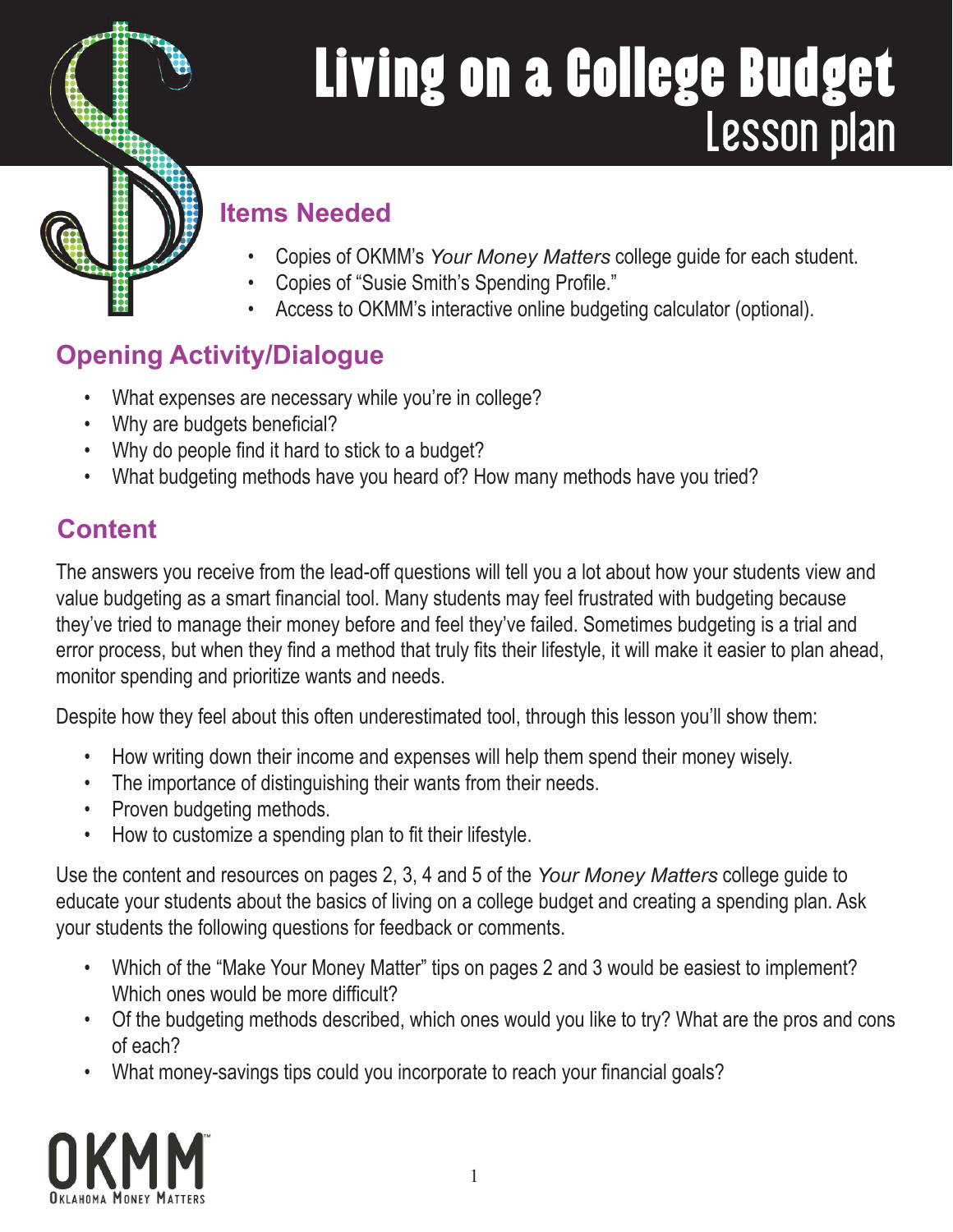**Teacher's Note:** Your students may resist the idea of creating a spending plan to help them manage their finances. They may think budgeting is too hard, or too boring, or they may be scared to see how little money they have to work with. Encourage them to focus on the positives rather than the perceived negatives. A spending plan is much like the syllabus they were given at the beginning of the semester. It serves as a guide to help them stay on the right path. Once they realize that they're in control of determining their wants and needs and prioritizing how they handle them, they may actually find that budgeting isn't restrictive, it's empowering!

#### **Application**

Now that your students are familiar with the basics of budgeting, divide them into dyads or small groups and distribute "Susie Smith's Spending Profile." Ask your students to review Susie's story, then analyze her spending plan to identify her wants and needs and determine ways that she can make ends meet until she finds a new roommate. Once finished, ask a team representative to share the edits they made, explain the reasons for each and share how much Susie saved because of their changes. If time allows, let class members discuss their proposed changes and offer suggestions to create an even better spending plan for Susie.

**Teacher's note:** It's important to emphasize that while each group offered different solutions to Susie's budgeting situation, there's truly no right or wrong answer. Everyone has different spending priorities that will ultimately influence how and where they spend their money. This exercise allows students to look critically at how someone else has chosen to handle their personal finances. Hopefully after completing this exercise, your students will be able to look at their individual financial situations with a new perspective and make adjustments where needed.

#### **Additional Activity**

Ask students to visit **OklahomaMoneyMatters.org** to explore the Living on a College Budget selfpaced, online learning module to learn more about successfully managing their money while in school. Once they feel comfortable with the basic concepts of creating a customized budget, encourage them to use the interactive budget calculator to create their own college spending plan.

To request classroom copies of Oklahoma Money Matters' College *Your Money Matters* guide, call 800.970.OKMM or email **OklahomaMoneyMatters@ocap.org**. To learn more about OKMM, visit our website, **OklahomaMoneyMatters.org**



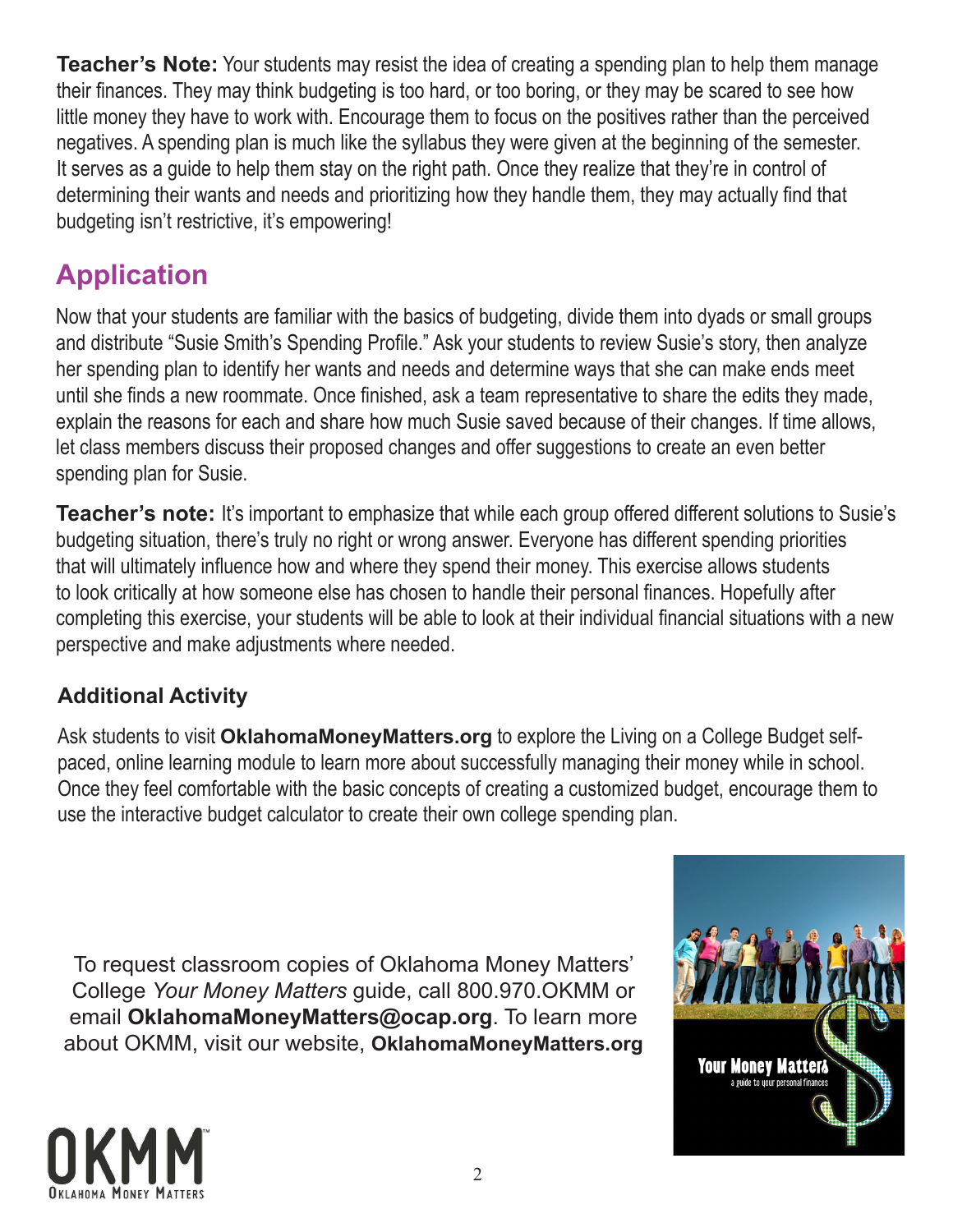## Susie Smith's Monthly Spending Plan

- Susie is a junior who majors in biology and lives off-campus with her roommate, Mackenna. They share many household expenses like groceries, utilities and internet service.
- Susie is an assistant manager at a coffee shop. She works 30 hours per week and earns \$10.25 per hour. After state and federal taxes, she brings home approximately \$1,000 each month.
- She wears khaki pants and a nice collared shirt to work and budgets for both casual and professional clothing.
- Susie is covered on her parents' health insurance until she turns 26. They also help with her monthly car payment, auto insurance premium and fuel each month.
- Susie pays for a monthly gym membership.
- Susie charged her first semester's tuition to her credit card. She budgets for more than the minimum payment each month and pays more when she can.
- This semester, she borrowed a federal student loan to pay her college expenses. She currently has \$500 left to spend.
- Susie budgets \$15 per month for car maintenance. Every three months she has enough money for an oil change.
- She enjoys playing her favorite candy-themed game app on her phone. She often splurges to play bonus features and extra levels.
- She runs a moderately popular health and wellness blog. To give her followers a more user-friendly experience, she pays a monthly \$7 fee for upgraded features.
- She spends her free time with her boyfriend. They often go out for dinner and to see a movie.
- Susie wants a pet, but her apartment complex won't allow one. Instead, she donates about 5 percent of her income to her favorite animal shelter.
- Susie went out of town for the weekend. While she was away, Mackenna packed her belongings and moved out. Susie must figure out how to pay all the monthly expenses until she finds a new roommate.